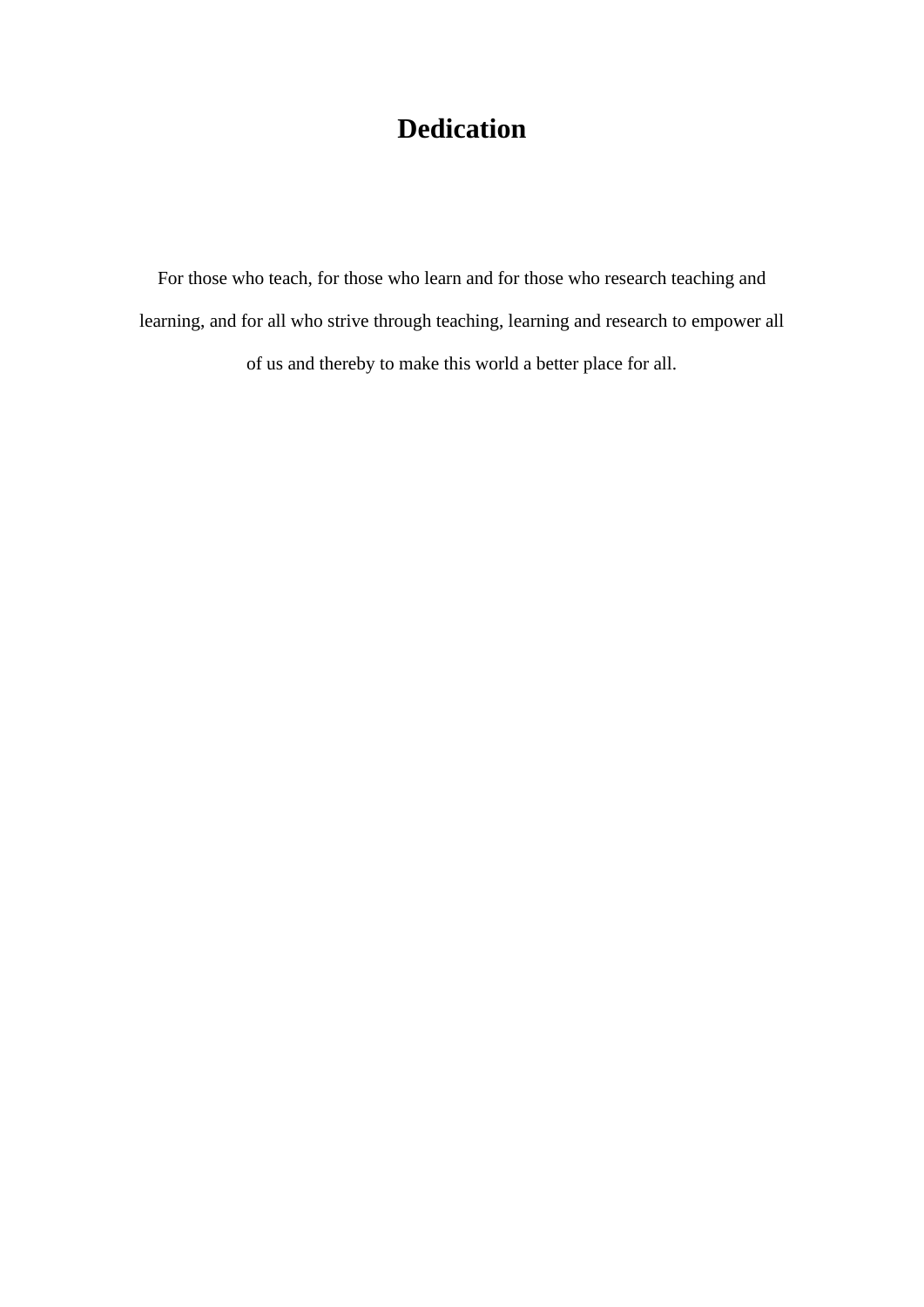## **Notes on the Contributors**

**Lyn Brodie** is an Associate Professor and Associate Dean (Students) in the Faculty of Health, Engineering and Sciences at the Toowoomba campus of the University of Southern Queensland, Australia. Her research interests include distance education and flexible delivery in engineering education, problem-based learning, progression and retention of university students and women in engineering and non-traditional career areas. Email: [lyn.brodie@usq.edu.au](mailto:lyn.brodie@usq.edu.au)

**Karen Noble** is Associate Professor in Pedagogy and Curriculum (Early Childhood Education Focus) in the School of Teacher Education and Early Childhood at the Toowoomba campus of the University of Southern Queensland, Australia, where she is also currently Associate Dean (Learning and Teaching) in the Faculty of Business, Education, Law and Arts. Her research interests include early childhood education, learner agency, student learning in higher education, parent participation in education and workforce capacity-building. Email: [karen.noble@usq.edu.au](mailto:karen.noble@usq.edu.au)

**Henriette van Rensburg** is Associate Professor in Special Education, and Coordinator of Special Education, in the School of Linguistics, Adult and Specialist Education at the Toowoomba campus of the University of Southern Queensland, Australia. Her research interests include linguistics, postgraduate education, special education and technology education. Henriette has published research about Afrikaans speakers in Australia, Sudanese refugees improving their English language and computer literacy skills in an adult refugee program, and the postgraduate and higher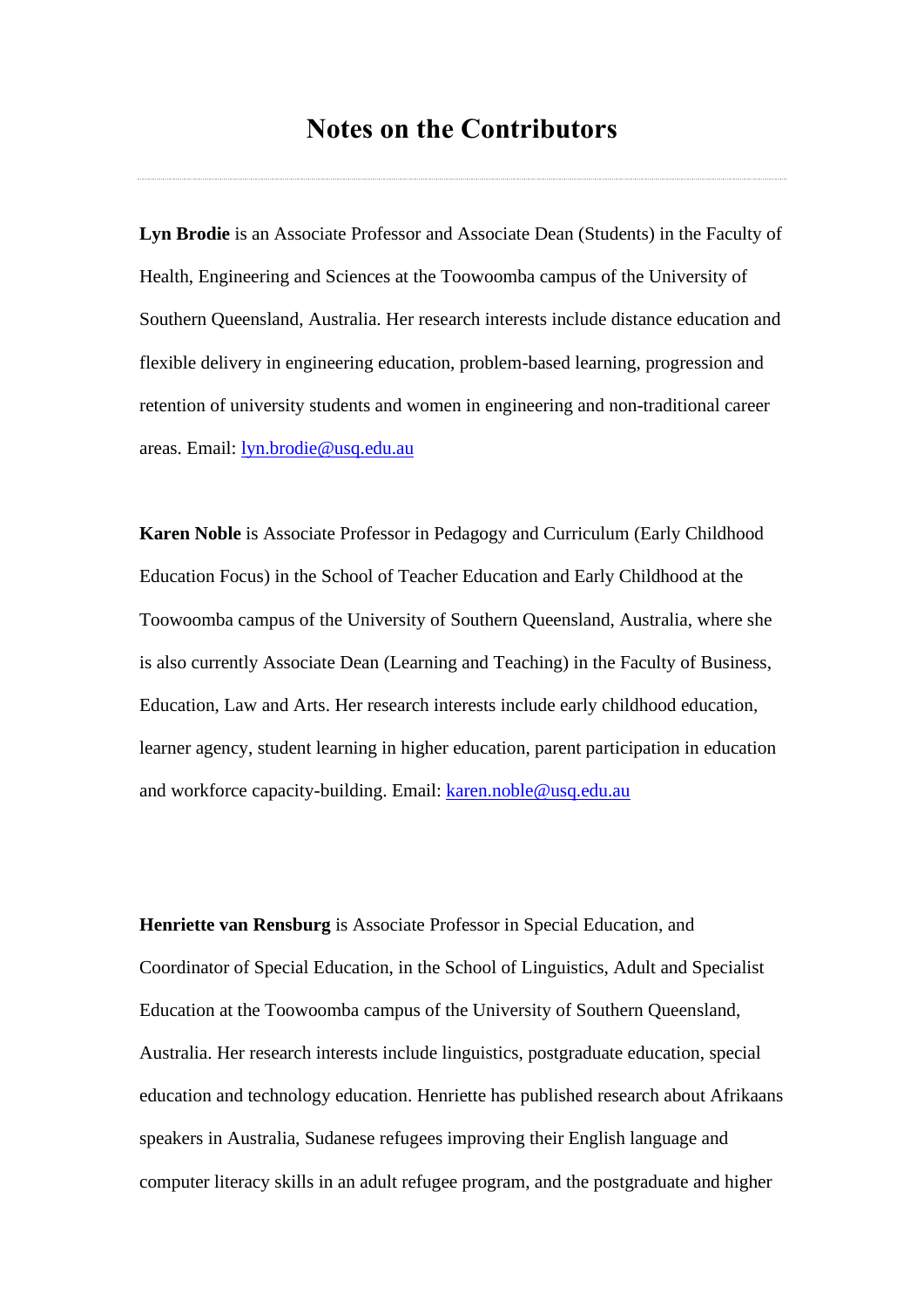degrees student journeys. Her Doctor of Philosophy research was in the field of computer-aided education for milieu-deprived learners in mathematics in the senior primary schooling phase. Email: [henriette.vanrensburg@usq.edu.au](mailto:henriette.vanrensburg@usq.edu.au)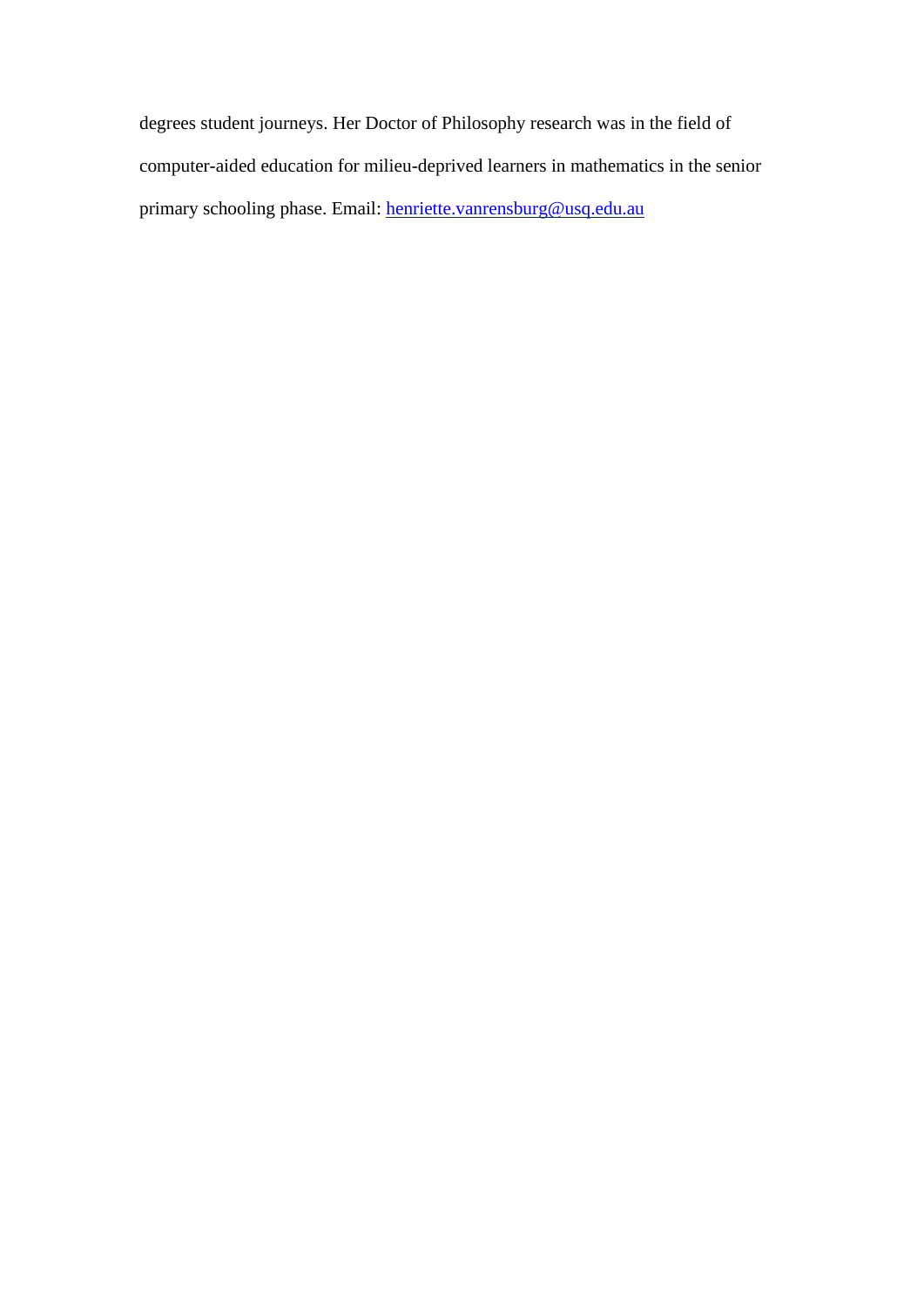# **Chapter 1: Empowering Educators: Promoting Enabling Teaching and Learning in Research and Practice** *Kevin Larkin, Marta Kawka, Karen Noble, Henriette van Rensburg, Lyn Brodie and Patrick Alan Danaher*

#### Abstract

Teachers and teaching lie at the heart of effective, sustainable and transformative education. Yet teachers across the globe are increasingly experiencing pressure and perhaps feel under siege as the demands on their work increase without a corresponding growth in the resources and support available to them. There is accordingly an urgent need to empower educators so that they can in turn continue to empower their students to face the uncertainties of the 21st century.

The authors of this chapter places this dual focus on empowering educators in a broader perspective by distilling key findings from contemporary scholarship about teachers and teaching. These findings are linked in turn with the rationale for this book and with the foci of the subsequent chapters in the book.

## **Introduction**

An abiding ambivalence attends the work and identities of contemporary educators. On the one hand, few informed and well-disposed commentators would doubt the importance of teaching and its transformative potential, encapsulated in representations of the teaching profession both in films (Ellsmore, 2005) and in novels (Carr, 1984). On the other hand, teachers are seen as increasingly pressured and under threat, including through (albeit often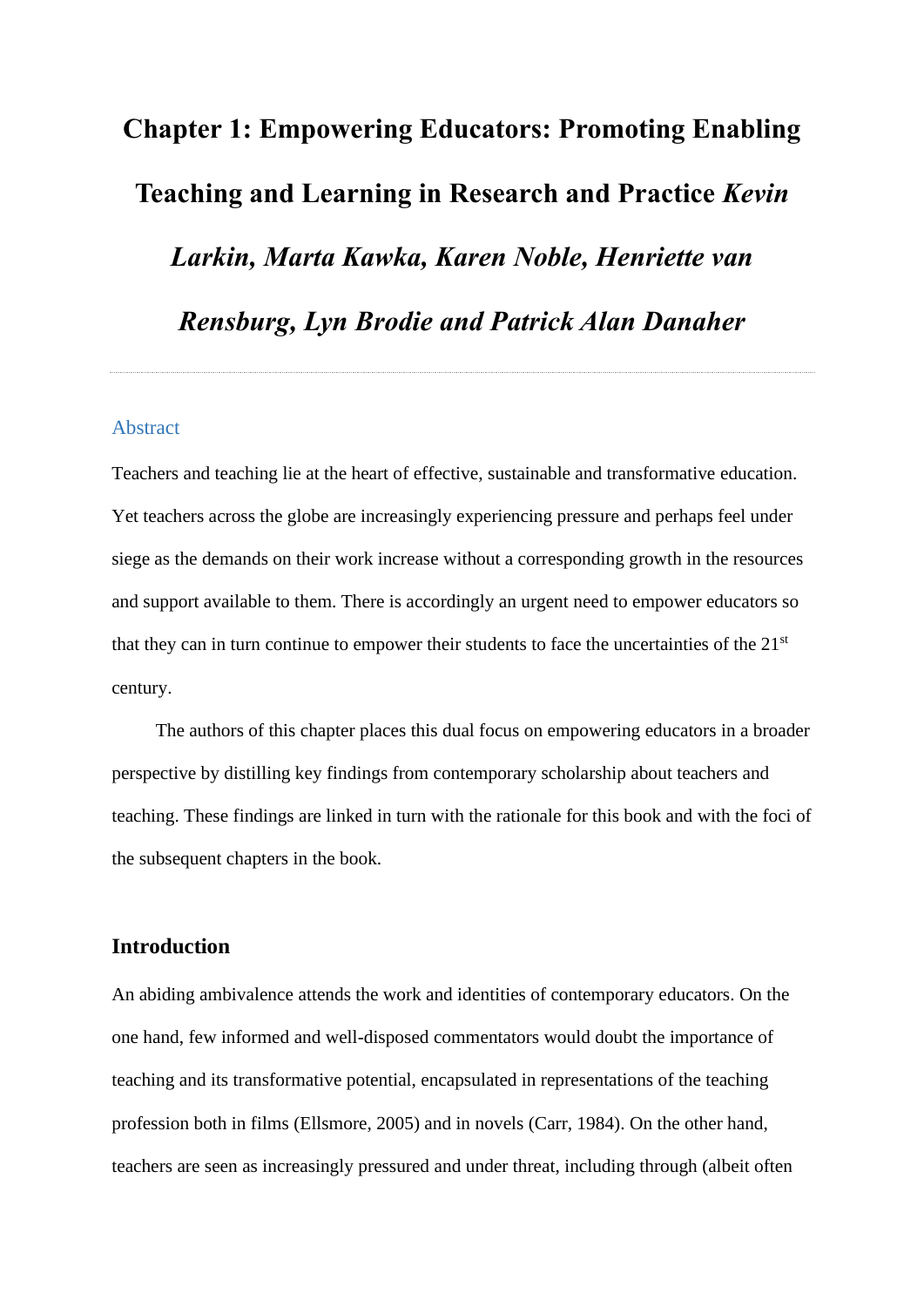reluctant) complicity with high stakes standardised testing (Au, 2011), responding to individual accountability and school league tables (Perryman, Ball, Maguire, & Braun, 2011), engaging with school leaders who have varying degrees of competency (Tschannen-Moran, 2014) and sometimes experiencing feelings of not belonging at school and of emotional exhaustion (Skaalvik & Skaalvik, 2011).

All of this accentuates both the urgency of, and the value in, analysing the broader contexts framing the work and identities of contemporary educators and also of articulating the principles and strategies that can facilitate more positive and productive outcomes for teachers as these contribute directly to their empowerment. Doing so is important in its own right for members of a crucial yet often undervalued profession, and can also strengthen educators' capacities to empower their students, thereby enacting the parallel meaning of empowering educators that is the core theoretical underpinning of this book.

The authors of this chapter take up this dual focus on empowering educators (as simultaneously increasing the resources and support available to teachers and assisting them to work with their students even more effectively) through a carefully targeted distillation of key findings from contemporary scholarship about teachers and teaching. This scholarship traverses the formally constituted sectors in which educators work (preschool, primary, secondary and tertiary) as well as the informal spaces (coaching and youth work) that many of them occupy to build collegiality and to nourish their spirits to enable them to fulfil the competing expectations held for their work by governments, communities and employers. On the basis of this scholarship, the authors evince grounds for cautious optimism in the crucial project of empowering educators, provided that the agency and responsibility of individual teachers are not overwhelmed by wider structural forces and contradictory pressures.

The chapter is divided into the following two sections:

• Current scholarship regarding empowering educators and their students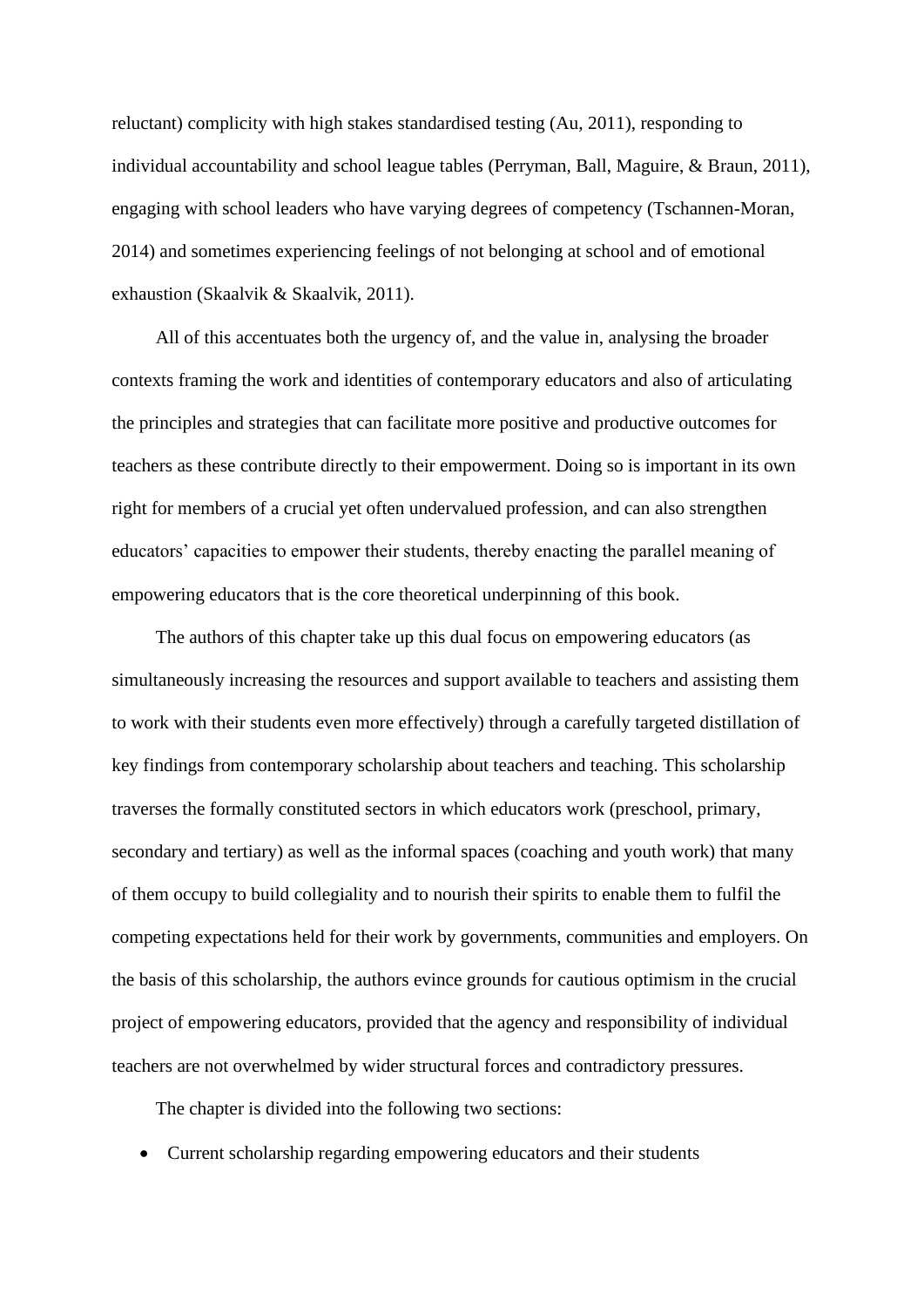• The book's rationale, structure and contributions to extending current understandings of empowering educators.

# **Current Scholarship Regarding Empowering Educators and Their Students**

A considerable body of research attends the work and identities of contemporary teachers. Such identities have been conceptualised in terms of concepts like dialogical self (Akkerman & Meijer, 2011), politicised professionalism (Mockler, 2011), teachers' voice (Sutherland, Howard, & Markauskaite, 2010), multiple notions of agency [\(Lipponen](http://www.sciencedirect.com/science/article/pii/S0742051X11000023) & [Kumpulainen,](http://www.sciencedirect.com/science/article/pii/S0742051X11000023) 2011), occupational and organisational professionalism (Löfgren, in press) and the utility of metaphor in helping teachers to articulate specific professional identities (Thomas & Beauchamp, 2011), with such professional identities being composed of job satisfaction, selfefficacy, occupational commitment and change to motivation (Canrinus, Helms‐Lorenz, Beijaard, Buitink, & Hofman, 2011). Despite their diversity, these theoretical perspectives derive from researchers' shared assumptions regarding the complexity, materiality and situatedness of the terrains in which educators work and in which they seek to enhance their students' life chances.

These same characteristics are evident in the diverse ways that contemporary educators understand their students' worlds. For instance, proponents of the notion of funds of knowledge (González, Moll, & Amanti, 2005) eschew deficit views of their students' knowledge and instead strive to incorporate those students' often rich extracurricular lives into formal learning experiences. Similarly, empowering educators take seriously the proposition of the differentiated classroom (Tomlinson, 2014), whereby everyone involved in the educational partnership, including learners, teachers, families and community members, has a significant responsibility for the multifaceted support needed to facilitate long-term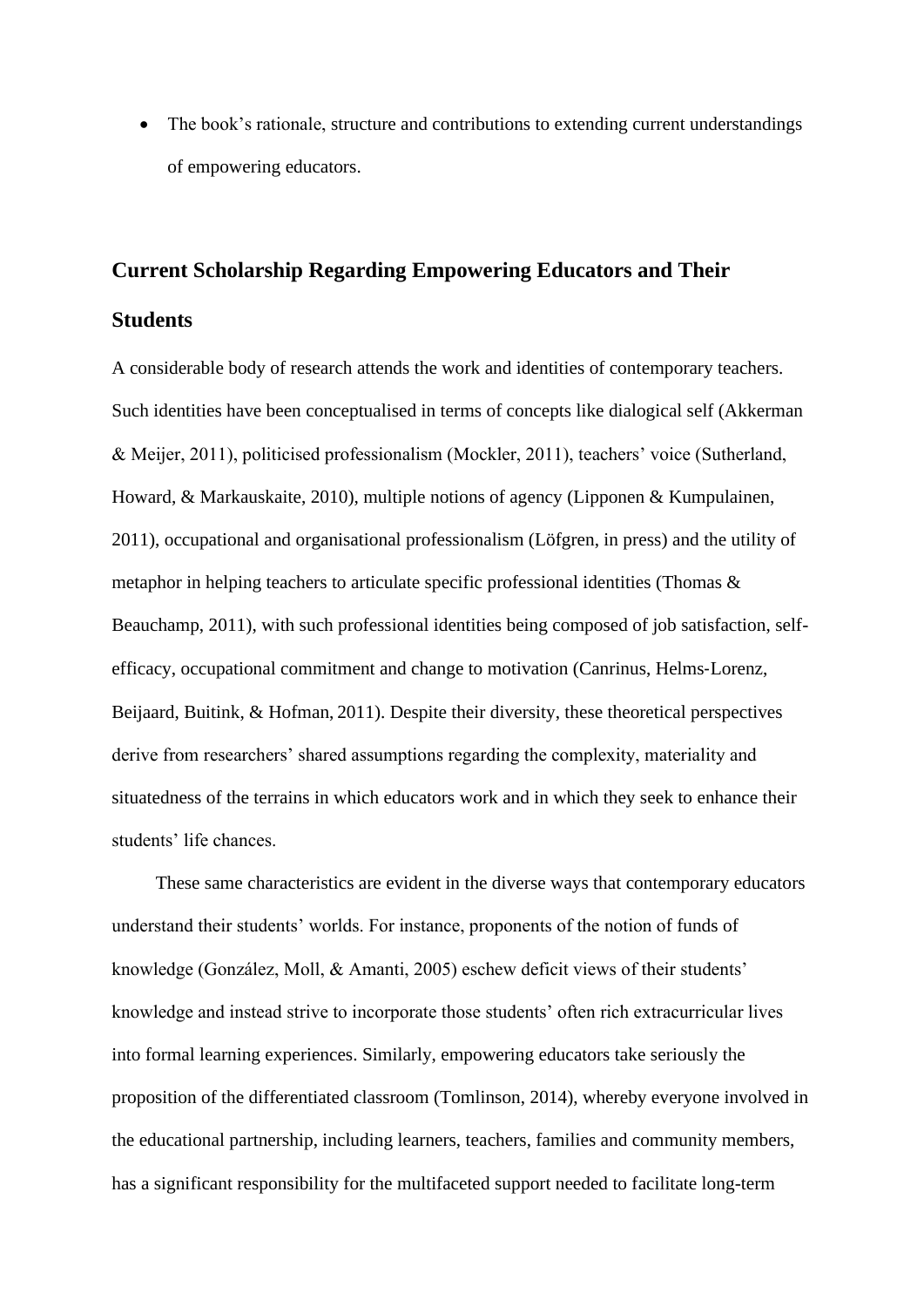learning outcomes. Moreover, culturally responsive teaching (Gay, 2010) is predicated on students' multiple and often inequitably constructed and positioned sociocultural backgrounds exercising a profound influence on their learning opportunities that empowering educators must work hard to maximise.

Likewise, many educators and education researchers reinforce the value of highly diverse pedagogical approaches, whose mobilisation reflects teachers' capacities to empower their students and subsequently enhance their own sense of empowerment as capable and effective educators. These approaches include the design of emergent learning tasks (Kawka, Larkin, & Danaher, 2011, 2012), using Learning Circles to maximise students' social integration and support between their home lives and their studies (Noble & Henderson, 2008, 2011), developing authentic linguistic spaces when engaged in language teaching and learning (Hatoss, van Rensburg, & Starks, 2011) and generating and sustaining productive student teams in online learning environments (Brodie, 2011). It is important that the diversity of pedagogical approaches used by educators matches the diversity and aspirations of their students.

More broadly, the importance of this double diversity, and its accompanying complexity, were synthesised in Hattie's (2009) distillation of the ongoing interdependence of teaching and learning for educators and students:

…the art of teaching reaches its epitome of success after the lesson has been structured, after the content has been delivered, and after the classroom has been organized. The art of teaching, and its major successes, relate to 'what happens next' – the manner in which the teacher reacts to how the student interprets, accommodates, rejects, and/or reinvents the content and skills, how the student relates and applies the content to other tasks, and how the student reacts in light of success and failure apropos the content and methods that the teacher has taught. Learning is spontaneous, individualistic, and often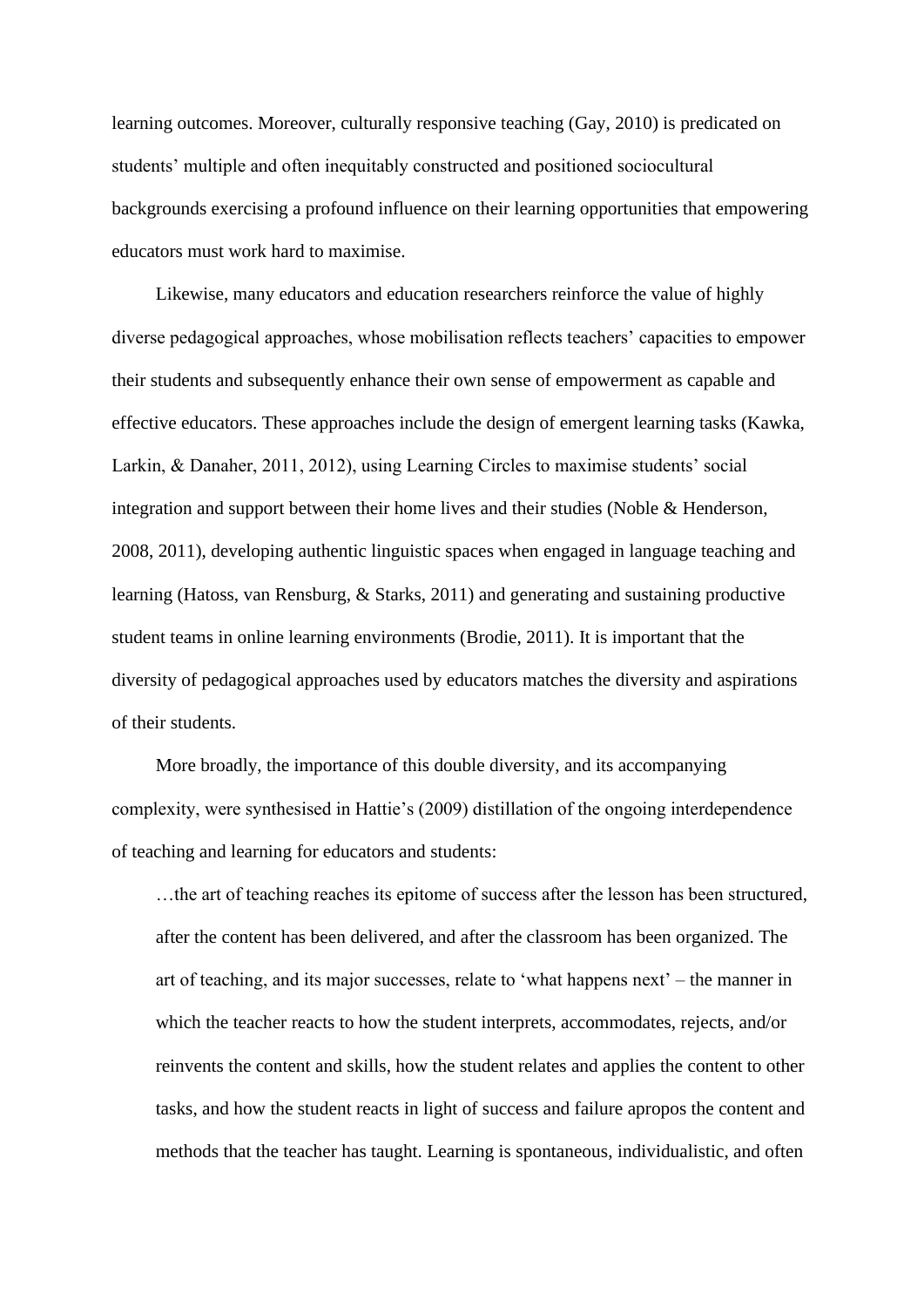earned through effort. It is a timeworn, slow and gradual, fits-and-starts kind of process, which can have a flow of its own, but requires passion, patience, and attention to detail (from the teacher and student). (pp. 1-2)

Against the backdrop of this enduringly significant interplay between teachers and students, the work and identities of contemporary educators need to be understood as constrained, and yet also enabled, by the respective contexts in which they enacted their responsibilities. Widely ranging themes have emerged as influencing teachers' subjectivities. For instance, the long running Variations in Teachers' Work, Lives and Effectiveness (VITAE) research project highlighted the emotional dimension of teaching and its impact on teachers' uncertain professional identities in the United Kingdom (Day, 2011). Those identities have also been situated in the deeply ingrained conflict between schools as instruments of neoliberalism and as sites of alternative ways of facilitating learning (Wrigley, Lingard, & Thomson, 2012). On the one hand, this conflict can be viewed as placing an additional and heavy burden on already overstretched teachers; on the other hand, it can be understood as a crucial element of the terrains of their professional work. As one illustration of such a conflict and its attendant complexities, school self-evaluation in a sample of schools in the English Midlands was found to be linked inextricably with deeper themes of 'issues of compliance and resistance, teacher motivation and behaviours, understandings of professionalism and leadership, school ethos, job satisfaction, and the use and interpretation of school level data in relation to school self evaluation' (Hall & Noyes, 2009, p. 311).

One particular subset of the literature concerning contemporary educators and the dual project of empowering them and helping them to empower their students is focused on the highly differentiated and often contentious situation of teachers working with learners who are variously constructed as 'marginalised' (see also Danaher, Cook, Danaher, Coombes, & Danaher, 2013). This situation was explored in a special theme issue (Anteliz, Coombes, &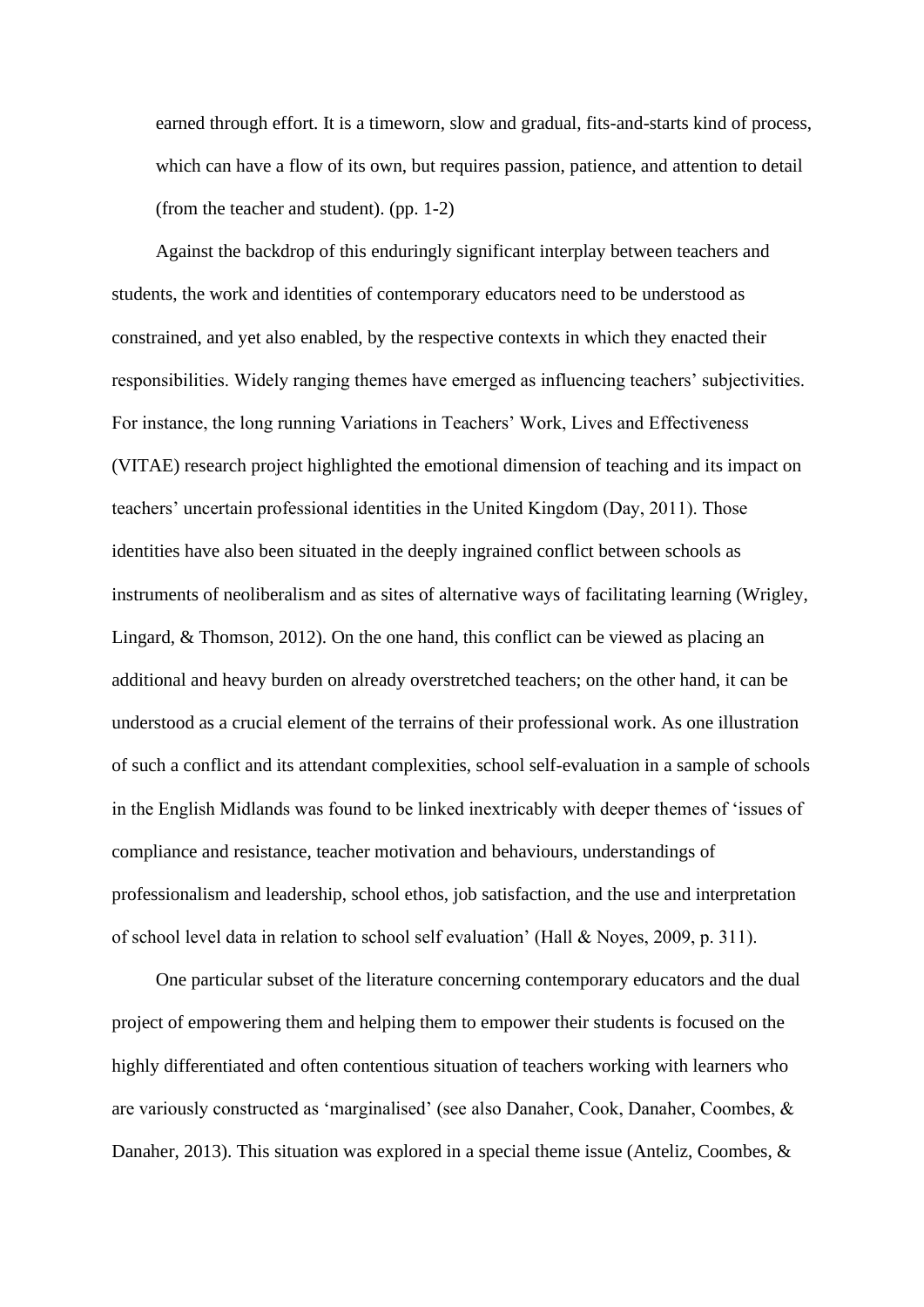Danaher, 2006a) of the academic journal *Teaching and Teacher Education* that investigated the impact on educators of teaching such students, and whether and how doing so might construct those educators as 'marginalised pedagogues' (Anteliz, Coombes, & Danaher, 2006a):

Given that 'difference' often shades into 'deficit' and 'discrimination', it is necessary to consider the extent to which educators teaching these learners see themselves as 'marginalised' – and/or perhaps as 'privileged' to be working with these learners, as 'innovators' because they are away from the surveillance directed at 'mainstream' education and so on. (Anteliz, Coombes, & Danaher, 2006b, p. 754)

The special journal theme issue investigated this proposition of 'marginalised pedagogues' in relation to seven groups of students and their respective teachers: nontraditional pre-undergraduate university students in Australia (Coombes & Danaher, 2006); low income and immigrant families in Japan (Gordon, 2006); the children of nomadic pastoralists in Nigeria (Umar, 2006); travelling fairground families in Italy (Gobbo, 2006); cultural minorities in the United States (Rodriguez, 2006); inner city youth in the United States (Brunetti, 2006); and sexual minority university students and teachers in Canada (Grace, 2006). Responding to these articles, Currie (2006) encapsulated helpfully their broader significance for understanding the intentions and the effects of empowering educators and for promoting enabling teaching and learning in research and practice:

This special theme issue is a jigsaw of issues, but with common elements. All the articles are eloquent in their descriptions of marginalisation, and the subtle and not-sosubtle ways that educators are kept to the margins because of their 'otherness' or the 'otherness' of those whom they teach....While educators are replicating their lives in the school system, we need to ensure that the pool of educators gives the widest possible expression of experience and identity to those who come to learn. Learning is our core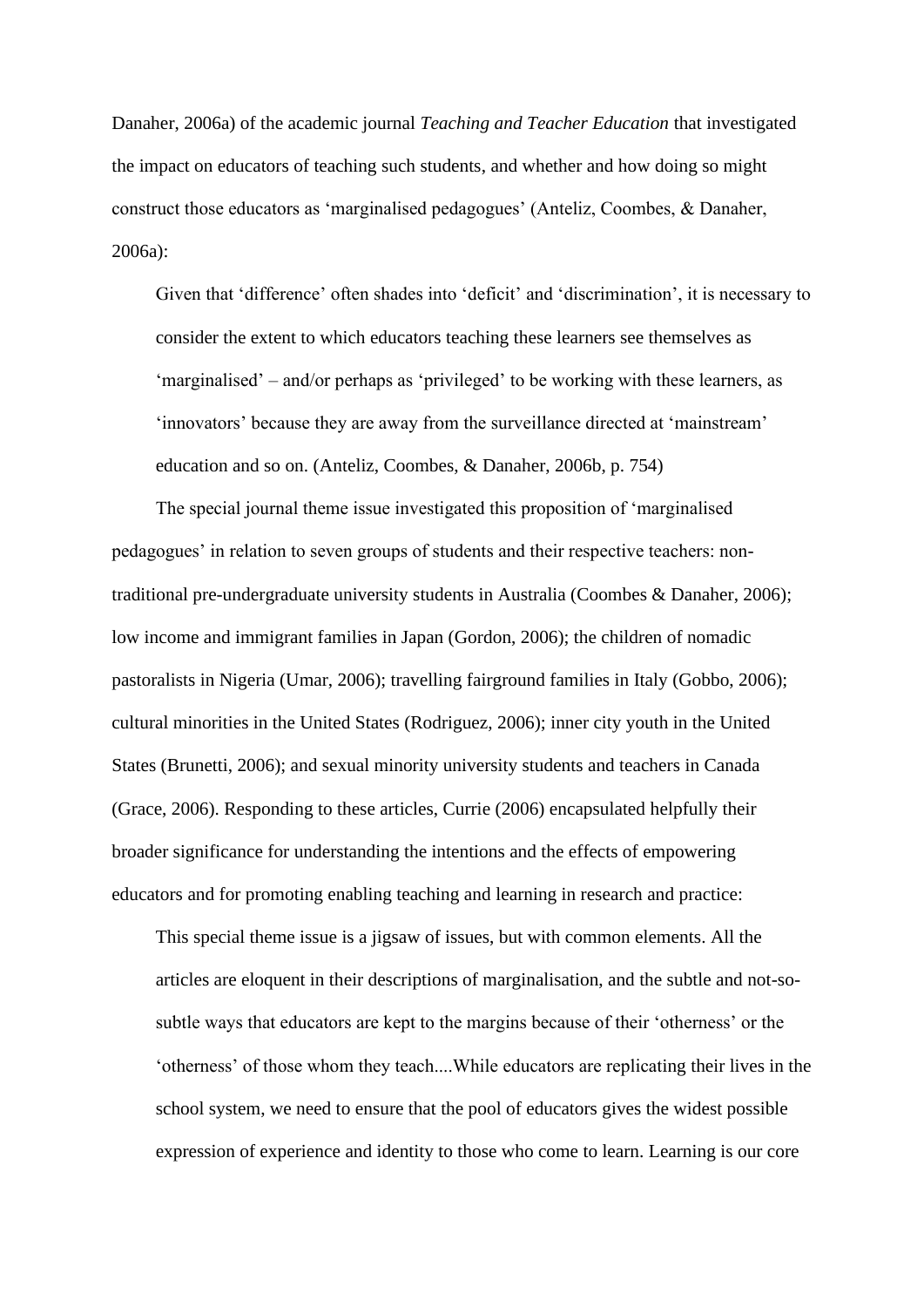purpose and that is what makes us human – the promise of education must include every learner and every educator, and we must continue to find ways to position them at the centre of the learning agenda, the curriculum, the life and soul of our school[s], colleges and universities. (p. 837)

One theoretical and methodological benefit of exploring this emphasis on the dis/connections between teachers' identities and their work in teaching variously marginalised students is that doing so helps to explicate what is otherwise likely to remain implicit and invisible; thus the political dimension of this book is a clear focus on empowering educators as a parallel and double-sided process. From one perspective, empowering educators by providing appropriate resources and support for them to be able to enact their professional responsibilities derives from the recognition that their roles are complex and significant and that the maximum positive impact of those roles depends on such provision. For instance, this applies to particular groups of educators, such as beginning teachers (Hudson, 2012), teachers experiencing a high degree of school reform (Brezicha, Gergmark, & Mitra, in press), teachers striving to include students with special educational needs in their classes (Wilson, 2014), teachers seeking to develop more creative approaches to curriculum design (Huizinga, Handelzalts, Nieveen, & Voogt, 2014) and teachers working to implement more innovative assessment practices (Gardner, Harlen, Hayward, & Stobart, 2011). Strategies that have been posited as helping to facilitate the empowerment of educators include critical reflection and journal writing (Msila, 2013), participating in specialised professional development courses (Lee, 2011) and being involved in school-level decision-making with principals (Ellis, 2012). These examples and strategies constitute only a few of the markers of the widely divergent terrains on which contemporary educators conduct their crucial enterprise, yet they also represent some of the depth and range of areas of activity requiring appropriate resources and support if such educators are to be truly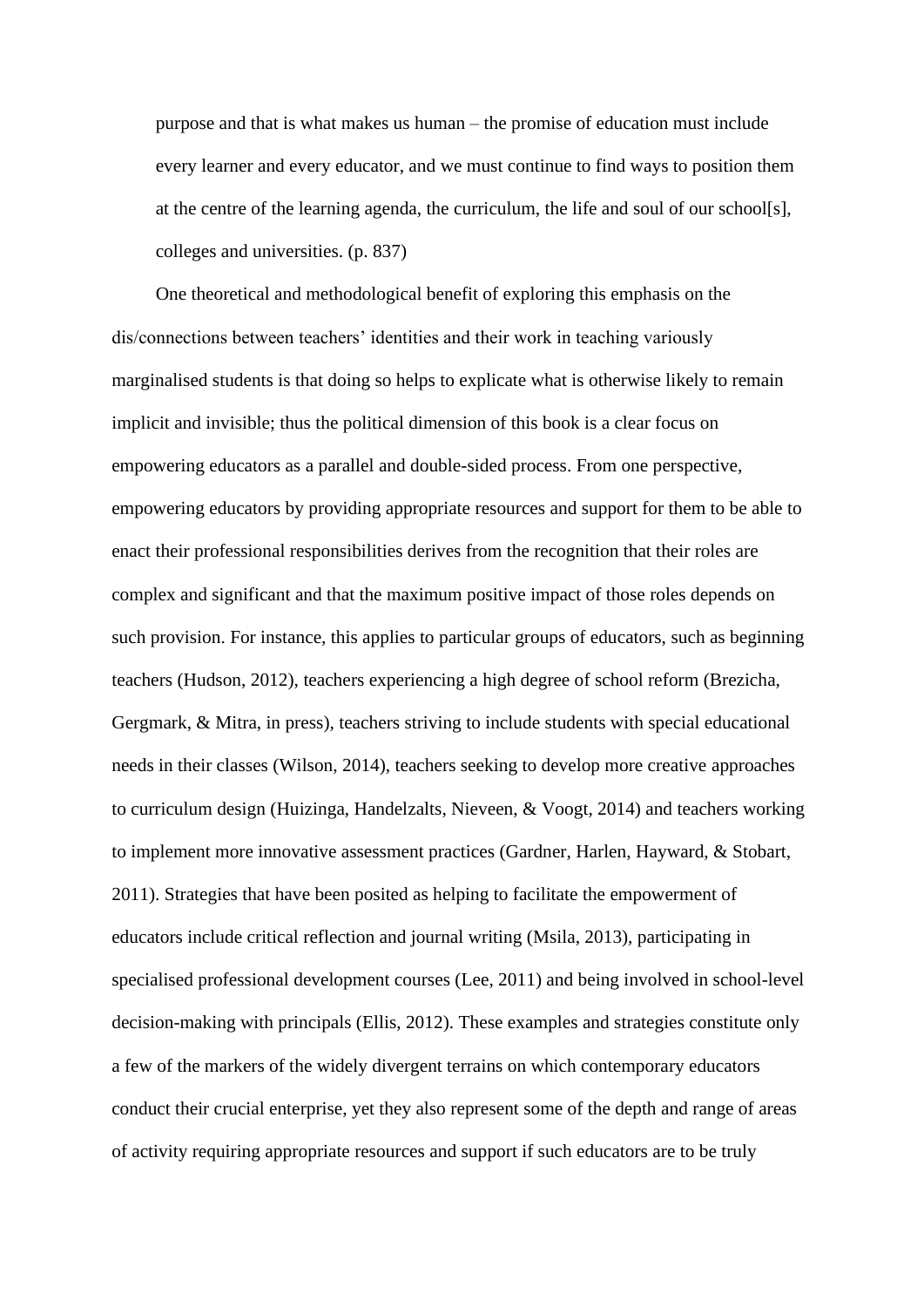empowered. There is indisputably a political dimension of deciding which of these multiple and simultaneous needs should be addressed by whom, and in which order of priorities.

From another perspective, there is also a political dimension of teachers working hard to empower their students. This political element can include: providing the strongest possible support to assist learners in maximising their employment prospects and life chances; engaging with the marginalised status of some students; or adopting an avowedly political approach to the teaching profession by lobbying for its enhanced professional status. Specific instances of the wider political dimension of educators empowering their students include teachers: taking on community responsibilities in assisting their students to combat HIV/AIDS in Nigeria (*Dlamini, Okoro, Ekhosuehi, Esiet, Lowik, & Metcalfe,* 2012); *developing targeted support for students with mental health needs (Johnson*, Eva, Johnson, & Walker, 2011); *mobilising high status, institutional agents who are able to support low status and working class minority youth (Stanton-Salazar, 2011)*; *and building on the affordances of specific technologies to provide more personalised learning experiences for their students (Huang, Liang, Su, & Chen, 2012).*

More broadly, this political dimension of teachers' work and identities, both in being empowered to conduct their professional responsibilities and in using their empowerment to help in empowering their students, highlights the indispensable interplay between the public and the private elements of empowering educators' subjectivities (see also Harreveld & Danaher, 2004). The scholarship analysed in this section of the chapter has traversed the formally constituted sectors in which educators work and it has also illuminated at least some of the informal spaces that many educators use as a means of building collegiality and of nourishing their spirits. Such collegiality and nourishment are crucial if teachers are to be enabled to fulfil as many as possible of the increasingly wide range of expectations held of them by governments, employers, communities and other stakeholders.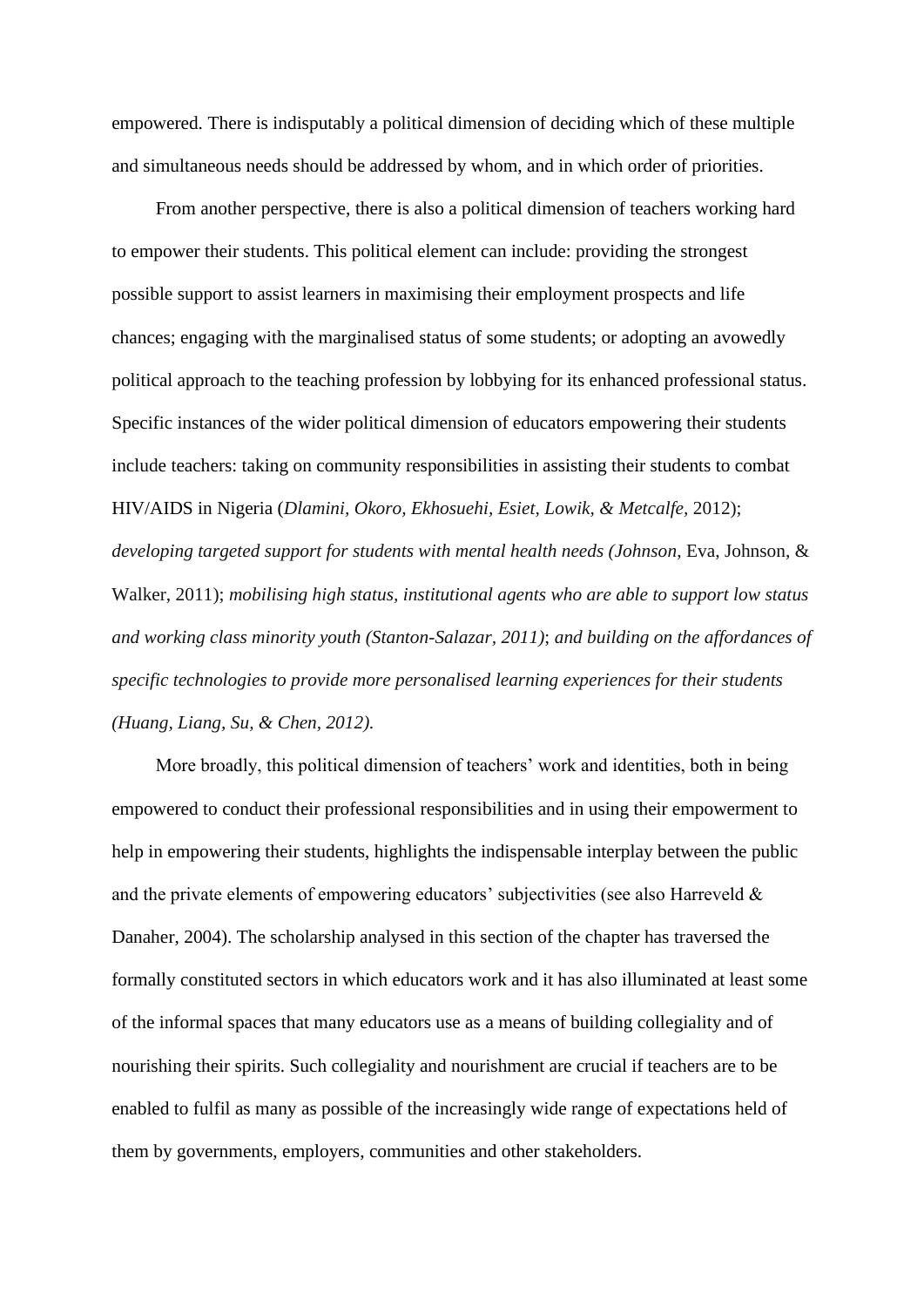Furthermore, based on this analysis of the relevant literature, we feel some degree of cautious optimism with regard to the vital enterprise of empowering educators. This optimism is derived partly from the examples outlined above, but primarily from those provided in the subsequent book chapters, of teachers receiving appropriately targeted support and also of those same teachers striving to support an increasingly diverse student population. However, the following chapters also constitute a cautionary tale for educators, education policy-makers and education researchers alike: this parallel and double-sided empowerment of and by educators is neither automatic nor straightforward, and it can all too easily be overshadowed and subsumed by wider structural forces and contradictory pressures.

# **Conclusion: The Book's Rationale, Structure and Contributions to Knowledge**

This book, *Empowering Educators: Proven Principles and Successful Strategies*, began as one of several research publications arising from the continuing series of Postgraduate and Early Career Researcher Group research symposia conducted at the University of Southern Queensland, Australia. More specifically, Chapter 2 by Brad McLennan and Karen Peel, and Chapter 9 by Henriette van Rensburg and Betty Adcock, began life at the Group's 7<sup>th</sup> symposium at the Toowoomba campus of the university on 19 May 2011. Chapter 4 by Jennifer McIntyre, and Chapter 5 by Yvonne Salton, were first presented at the Group's 9<sup>th</sup> symposium at the university's Toowoomba campus on 20 April 2012. Chapter 8 by Mitchell Hewitt and Ken Edwards commenced at the Group's  $10<sup>th</sup>$  symposium at the university's Springfield campus on 24 October 2012. Subsequently the editors invited colleagues from outside Australia to contribute their experiences and insights, which resulted in Chapter 3 by June A. Gordon, Chapter 6 by Deborah A. Day and Ann Vibert, and Chapter 7 by Jeanne Keay and Christine Lloyd. This mixture of national and international, and more and less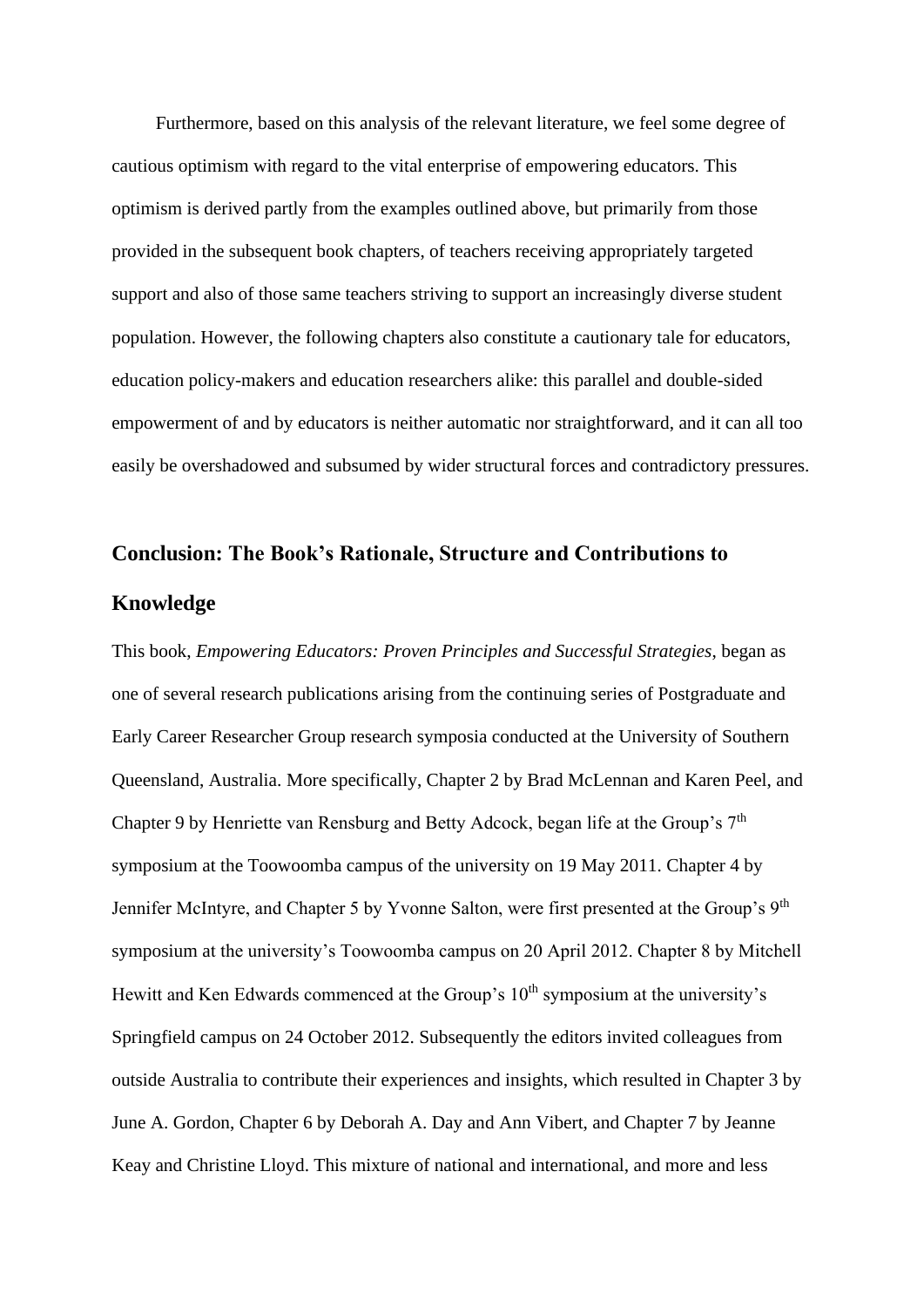experienced, researchers working in a range of formal and informal teaching contexts provides a powerful prism through which to view the notion of empowerment.

The book's rationale has been to articulate and illustrate the parallel and double-sided components of empowering educators: simultaneously emphasising the importance of teachers being appropriately resourced and supported, and highlighting the diverse and multiple ways in which those same teachers can work effectively to equip their students with the capacities for transformed lives. This has already been demonstrated in this chapter to be a challenging and complex, yet also a potentially game changing and sustaining, project.

The book's structure is encapsulated in the sequence of the subsequent book chapters, each of which underwent a rigorous process of double-blind peer review by national and international academics in the fields of teaching and learning research. In Chapter 2, Brad McLennan and Karen Peel introduce and explain what they have termed *The Code of Learning*, an evidence-derived and inquiry-based pedagogical model designed to promote autonomy supportive learning environments that enhance learners' self-determination in Australia. June A. Gordon uses Chapter 3 to explore two pre-service teacher education courses at the University of California, Santa Cruz in the United States that generate transformative learning outcomes through the careful study of immigrant experiences. Contemporary research findings about neuroscience and the functionings of the human brain are distilled by Jennifer McIntyre in Chapter 4 to posit some possibilities for successful teaching and learning strategies in Australian classrooms. In Chapter 5, Yvonne Salton investigates some of the contemporary constraints on educators being empowered, and on empowering their students, via a critique of the homogenising impact of increasingly standardised Australian curricula. Concerns about standardisation also underpin Chapter 6 by Deborah A. Day and Ann Vibert, who draw on two Canadian research projects to argue for collaborative relationships as lying at the heart of feasible alternatives to such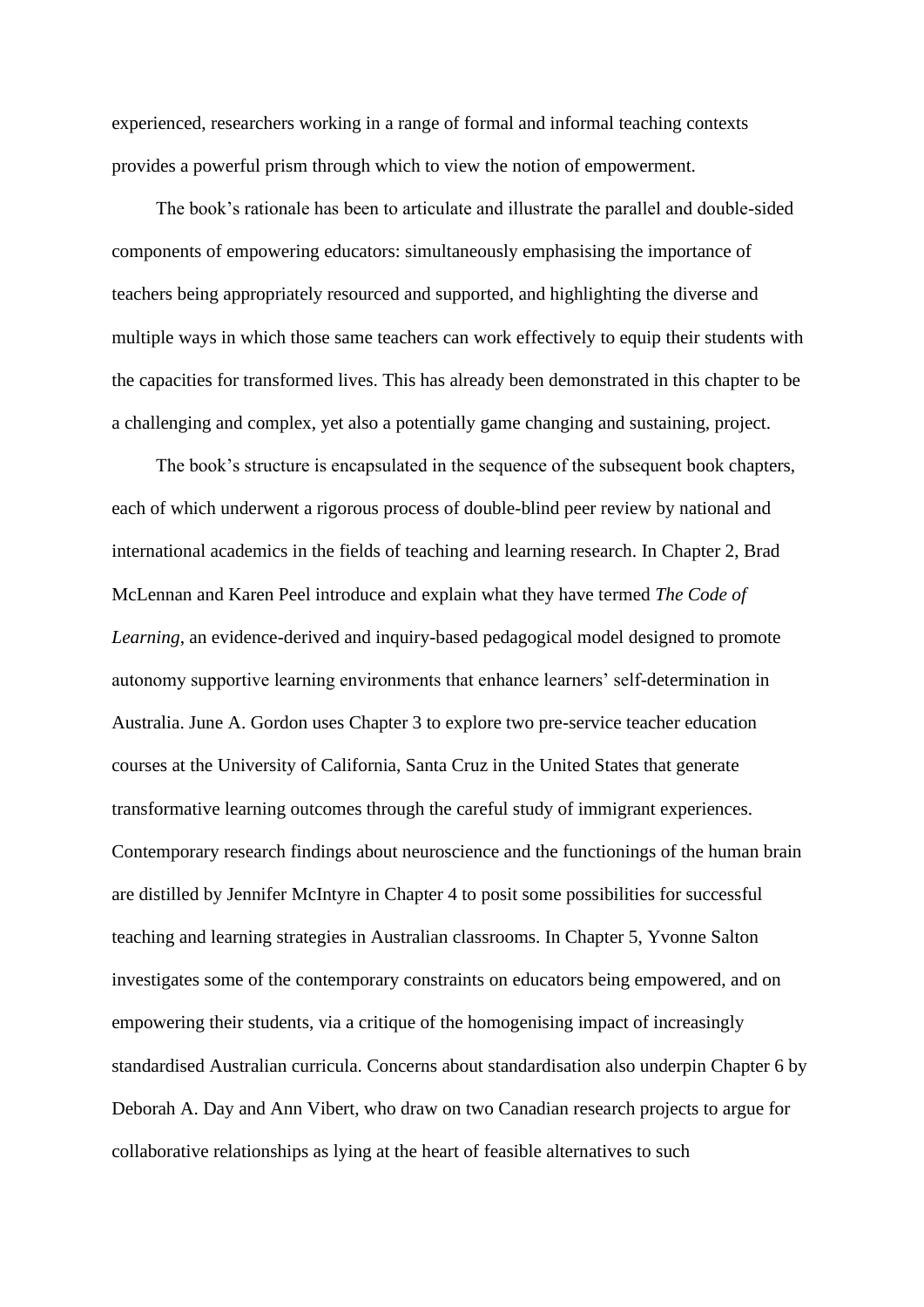standardisation. Jeanne Keay and Christine Lloyd present in Chapter 7 their seven-stage model of teachers' professional learning in the United Kingdom as an effective means of empowering educators and hence their students. In Chapter 8, Mitchell Hewitt and Ken Edwards synthesise several years of continuing research into tennis coaches' self-identified teaching styles in Australia to analyse why sometimes coaches (and by implications teachers) fail to use fully the comprehensive range of teaching strategies available to them. Finally, Henriette van Rensburg and Betty Adcock use Chapter 9 to explain how electronic puzzles in an online learning environment were successful in empowering a group of Sudanese women refugees in Australia.

When considered collectively, the 9 chapters in this book contribute to extending existing understandings of empowering educators beyond these studies of specific instances of such empowerment in Australia, Canada, the United States and the United Kingdom. In particular, the distinctive conceptual and methodological resources employed in the chapters, and also the diverse range of teaching and learning contexts discussed, place in broader perspective the highly varied, yet in certain respects also the consistent, ways in which the work and identities of individual educators and their students are played out against a backdrop of deeper sociocultural forces and educational possibilities. Empowering educators emerges from the analyses portrayed in this book as a complex, crucial and ever more urgent enterprise, initially in terms of supporting educators and subsequently in relation to their supporting their students to create new and transformative futures.

### **Acknowledgments**

We are grateful to the presenters and the audience members at the research symposia of the University of Southern Queensland Postgraduate and Early Career Researcher Group at which some of the chapters in this book experienced their genesis. Ms Jodie Gunders has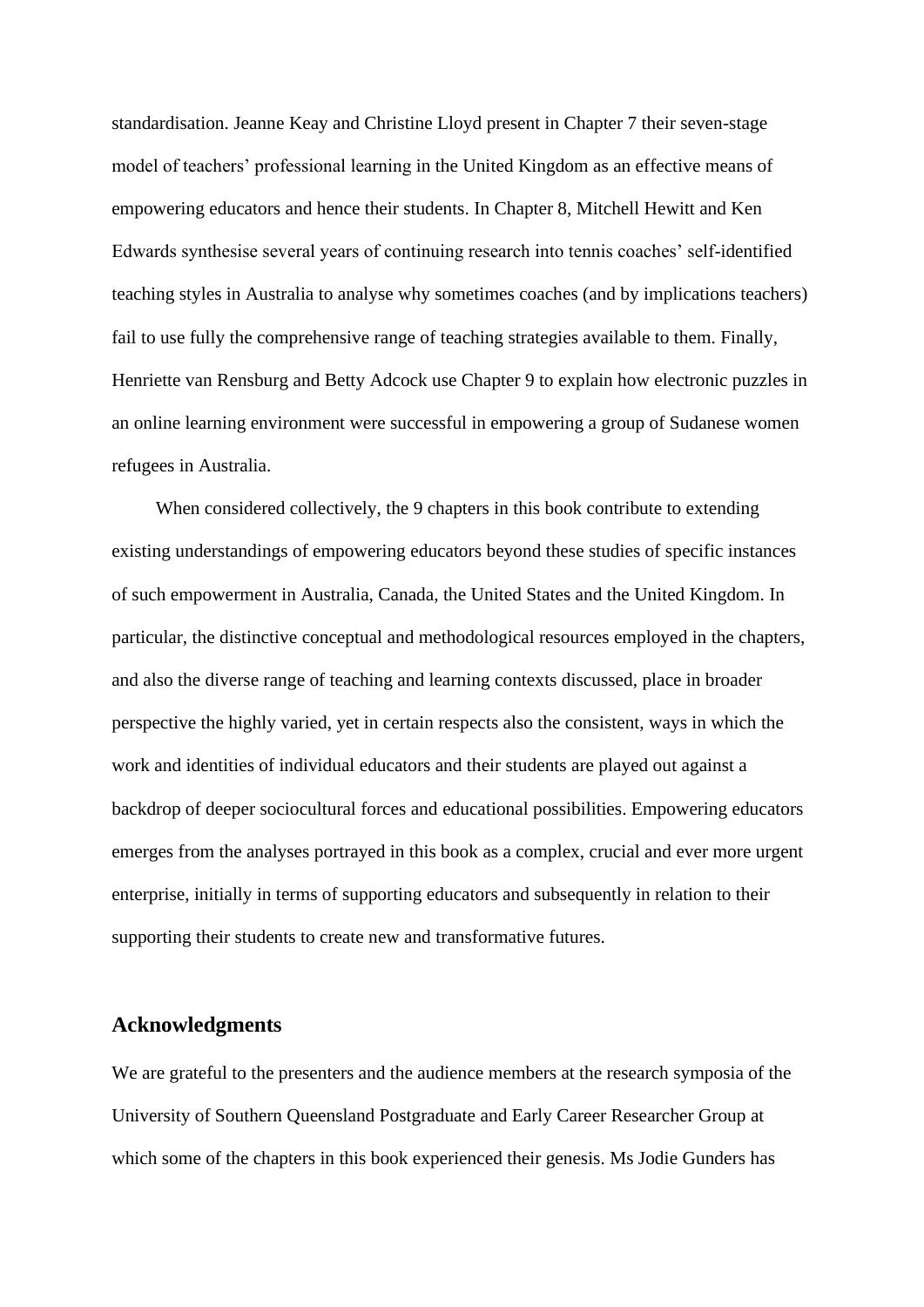been an unfailingly diplomatic and effective project manager for this chapter and for the book as a whole. We also thank the national and international reviewers of the book chapters; their feedback and guidance have considerably strengthened this body of work.

#### References

- Akkerman, S. F., & Meijer, P. C. (2011, February). A dialogical approach to conceptualizing teacher identity. *Teaching and Teacher Education, 27*(2), 308-319. doi: [10.1016/j.tate.2010.08.013](http://dx.doi.org/10.1016/j.tate.2010.08.013)
- Anteliz, E. A., Coombes, P. N., & Danaher, P. A. (Eds.) (2006, Octobera). *Marginalised pedagogues?: International studies of the work and identities of contemporary educators teaching 'minority' learners.* Theme issue of *Teaching and Teacher Education, 22*(7), 753-837.
- Anteliz, E. A., Coombes, P. N., & Danaher, P. A. (2006, Octoberb). Guest editors' introduction to special theme issue: Marginalised pedagogues? *Teaching and Teacher Education, 22*(7), 753-758. doi: [10.1016/j.tate.2006.04.046](http://dx.doi.org/10.1016/j.tate.2006.04.046)
- Au, W. (2011). Teaching under the new Taylorism: High-stakes testing and the standardization of the 21<sup>st</sup> century curriculum. *Journal of Curriculum Studies, 43*(1), 25-45. doi: 10.1080/00220272.2010.521261
- Brezicha, K., Bergmark, U., & Mitra, D. L. (in press). One size does *not* fit all: Differentiating leadership to support teachers in school reform. *Educational Administration Quarterly.* doi: 10.1177/0013161X14521632
- Brodie, L. M. (2011). Delivering key graduate attributes via teams working in virtual space. *International Journal of Emerging Technologies in Learning, 6*(3), 5-11.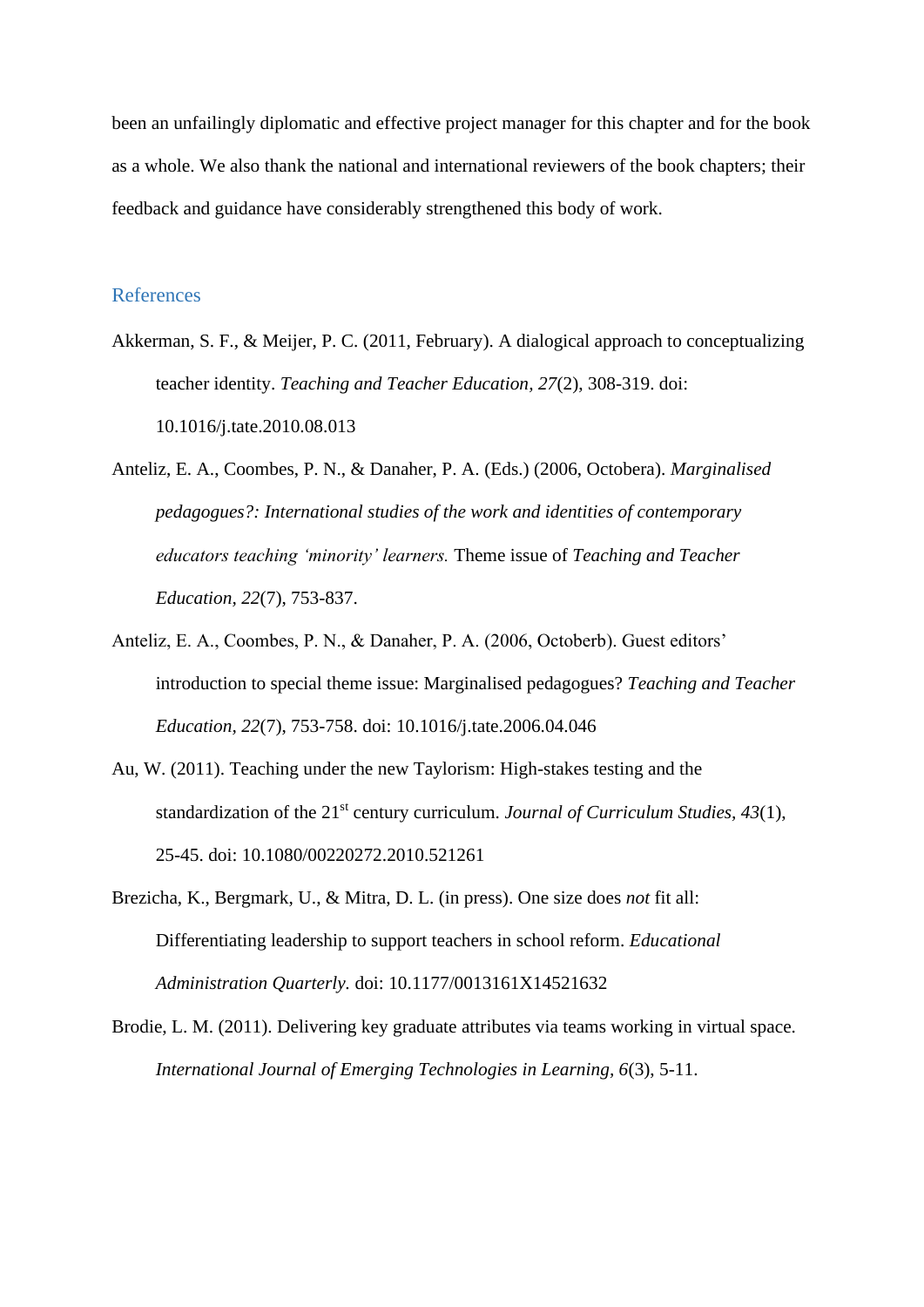- Brunetti, G. J. (2006, October). Resilience under fire: Perspectives on the work of experienced, inner city high school teachers in the United States. *Teaching and Teacher Education, 22*(7), 812-825. doi: [10.1016/j.tate.2006.04.027](http://dx.doi.org/10.1016/j.tate.2006.04.027)
- Canrinus, E. T., Helms‐Lorenz, M., Beijaard, D., Buitink, J., & Hofman, A. (2011). Profiling teachers' sense of professional identity. *Educational Studies, 37*(5), 593-608. doi: 10.1080/03055698.2010.539857

Carr, J. L. (1984). *The Harpole report.* Harmondsworth, UK: Penguin Books.

- Coombes, P. N., & Danaher, G. R. (2006, October). From the margins to the centre: The power of transformative learning in Australia. *Teaching and Teacher Education, 22*(7), 759-765. doi: [10.1016/j.tate.2006.04.029](http://dx.doi.org/10.1016/j.tate.2006.04.029)
- Currie, H. (2006, October). 'Minorities', 'margins', 'misfits' and 'mainstreams'. *Teaching and Teacher Education, 22*(7), 835-837. doi: [10.1016/j.tate.2006.04.034](http://dx.doi.org/10.1016/j.tate.2006.04.034)
- Danaher, M. J. M., Cook, J. R., Danaher, G. R., Coombes, P. N., & Danaher, P. A. (2013). *Researching education with marginalized communities.* Basingstoke, UK: Palgrave Macmillan.
- Day, C. (2011). Uncertain professional identities: Managing the emotional contexts of teaching. In C. Day & J. C.-K. Lee (Eds.), *New understandings of teachers['] work: Emotions and educational change (Professional learning and development in school sand higher education vol. 100)* (pp. 45-64). Dordrecht, The Netherlands: Springer Netherlands. doi: 10.1007/978-94-007-0545-6\_4

*Dlamini, N., Okoro, F., Ekhosuehi, U. O., Esiet, A., Lowik, A. J., & Metcalfe, K. (2012). Empowering teachers to change youth practices: Evaluating teacher delivery and responses to the FLHE programme in Edo State, Nigeria. African Journal of Reproductive Health, 16(2). Retrieved from* 

<http://www.ajol.info/index.php/ajrh/article/view/77841>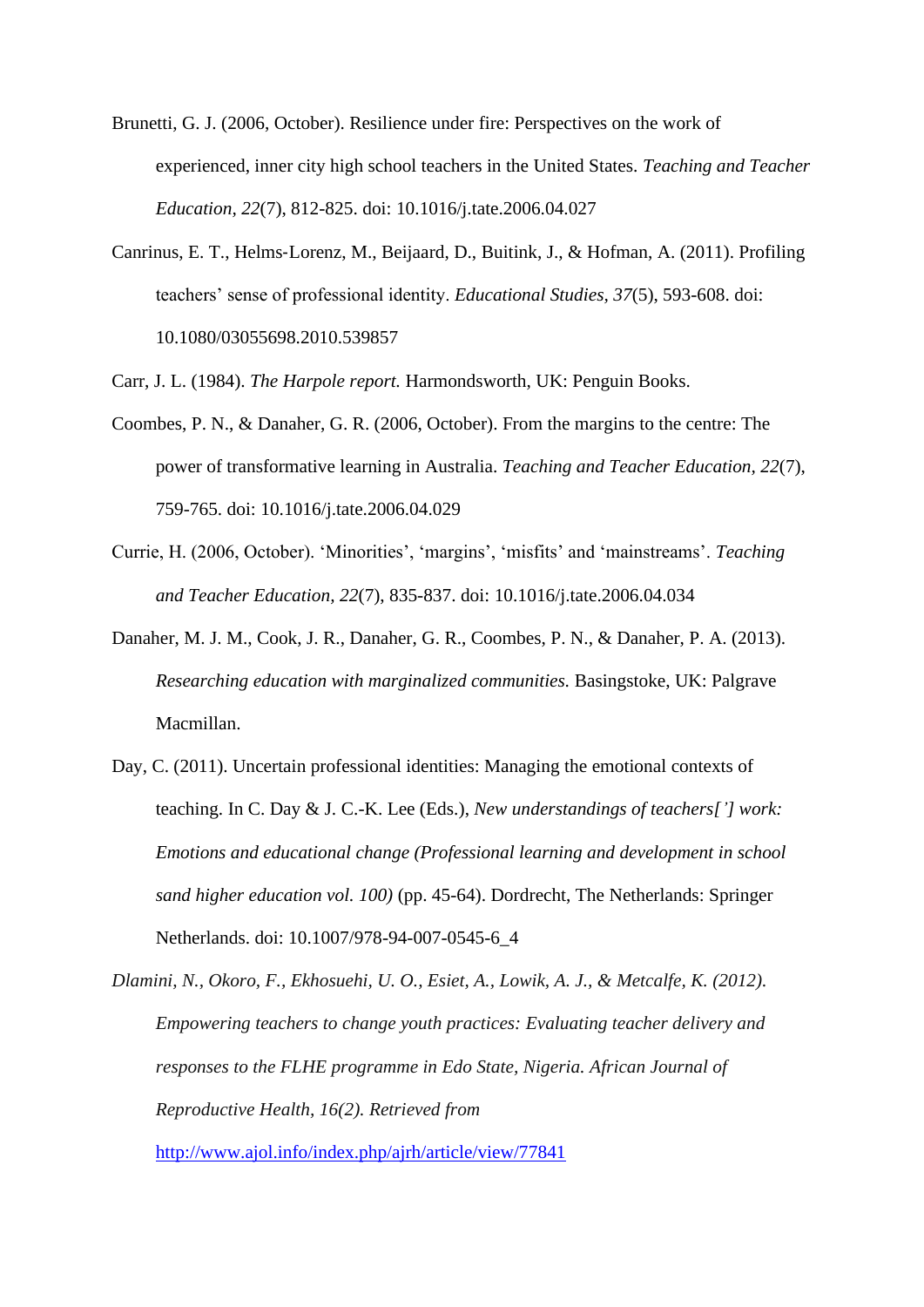- *Ellis, C. P. (2012). Empowering teachers: Characteristics, strategies, and practices of successful principals. Unpublished Doctor of Education, dissertation, University of Nevada, Las Vegas, NV.*
- Ellsmore, S. (2005). *Carry on, teachers! Representations of the teaching profession in screen culture.* Stoke on Trent, UK: Trentham Books.
- Gardner, J., Harlen, W., Hayward, L., & Stobart, G. (2011). Engaging and empowering teachers in innovative assessment practice. In R. Berry & B. Adamson (Eds.), *Assessment reform in education: Policy and practice (Education in the Asia-Pacific region: Issues, concerns and prospects vol. 14)* (pp. 105-119). Dordrecht, The Netherlands: Springer Netherlands. doi: 10.1007/978-94-007-0729-0\_8
- Gay, G. (2010). *Culturally responsive teaching: Theory, research, and practice (Multicultural education series)* (2nd ed.). New York, NY: Teachers College Press.
- Gobbo, F. (2006, October). Along the margins, across the borders: Teaching and learning among Veneto *attrazionisti viaggianti* in Italy. *Teaching and Teacher Education, 22*(7), 788-803. doi: [10.1016/j.tate.2006.04.044](http://dx.doi.org/10.1016/j.tate.2006.04.044)
- González, N., Moll, L. C., & Amanti, C. (Eds.) (2005). *Funds of knowledge: Theorizing practices in households, communities, and classrooms.* Abingdon, UK: Routledge.
- Grace, A. P. (2006, October). Writing the queer self: Using autobiography to mediate inclusive teacher education in Canada. *Teaching and Teacher Education, 22*(7), 826- 834. doi: [10.1016/j.tate.2006.04.026](http://dx.doi.org/10.1016/j.tate.2006.04.026)
- Gordon, J. A. (2006, October). Assigned to the margins: Teachers for minority and immigrant communities in Japan. *Teaching and Teacher Education, 22*(7), 766-776. [doi:](http://dx.doi.org/10.1016/j.tate.2006.04.028) [10.1016/j.tate.2006.04.028](http://dx.doi.org/10.1016/j.tate.2006.04.028)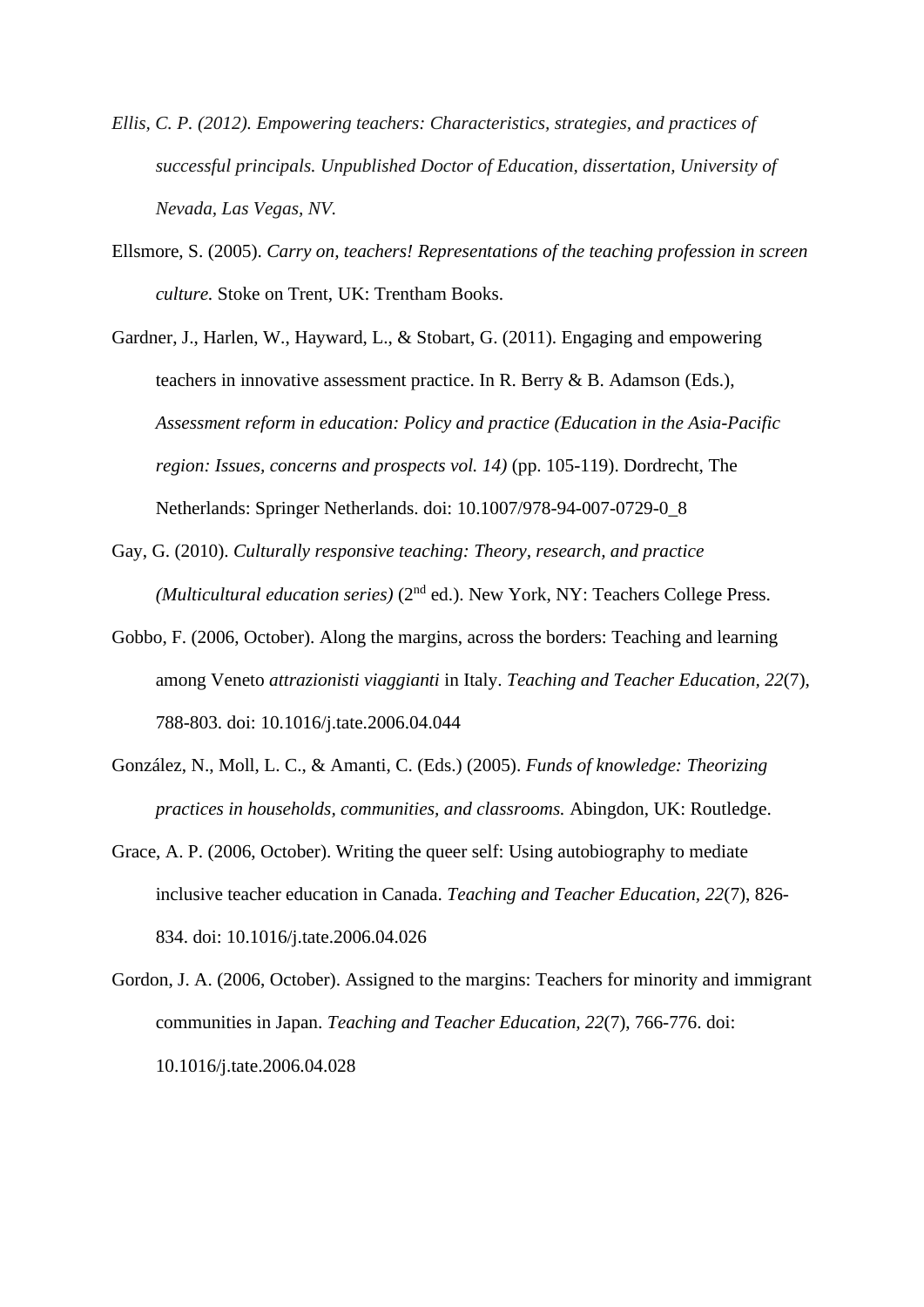Hall, C., & Noyes, A. (2009). School self-evaluation and its impact on teachers' work in England. *Research Papers in Education, 24*(3), 311-334. doi: 10.1080/02671520802149873

- Harreveld, R. E., & Danaher, P. A. (2004, June). Private and professional lives, pedagogical work and situated learning: The multiliteracies of distance education. *Malaysian Journal of Distance Education, 6*(1), 129-142.
- Hatoss, A., van Rensburg, H., & Starks, D. (2011). Finding one's own linguistic space: Views on English, Afrikaans and identity in a semi-urban Australian context. *Sociolinguistic Studies, 5*(2), 257-289.
- Hattie, J. A. C. (2009). *Visible learning: A synthesis of over 800 meta-analyses relating to achievement.* Abingdon, UK: Routledge.
- Huang, Y.-M., Liang, T.-H., Su, Y.-N., & Chen, N.-S. (2012, August). Empowering personalized learning with an interactive e-book learning system for elementary school students. *Educational Technology Research and Development, 60*(4), 703-722. doi: 10.1007/s11423-012-9237-6
- Hudson, P. (2012). How can schools support beginning teachers? A call for timely induction and mentoring for effective teaching. *Australian Journal of Teacher Education, 37*(7). Retrieved from<http://ro.ecu.edu.au/ajte/vol37/iss7/6/> doi: [10.14221/ajte.2012v37n7.1](http://dx.doi.org/10.14221/ajte.2012v37n7.1)
- Huizinga, T., Handelzalts, A., Nieveen, N., & Voogt, J. M. (2014). Teacher involvement in curriculum design: Need for support to enhance teachers' design expertise. *Journal of Curriculum Studies, 46*(1), 33-57. doi: 10.1080/00220272.2013.834077
- Johnson, C., Eva, A. L., Johnson, L., & Walker, B. (2011). Don't turn away: Empowering teachers to support students' mental health. *The Clearinghouse: A Journal of Educational Strategies, Issues and Ideas, 84*(1), 9-14. doi: 10.1080/00098655.2010.484441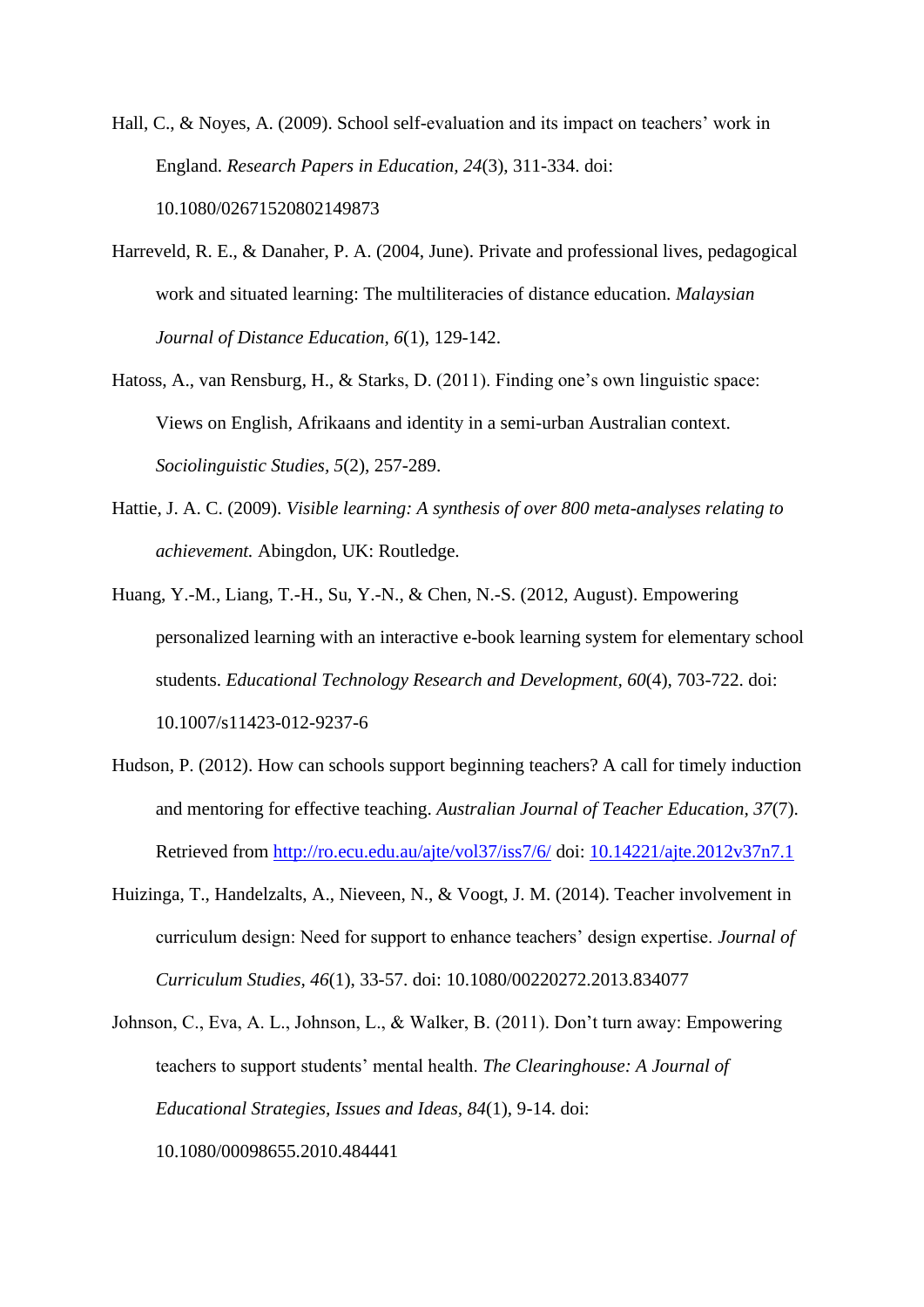- Kawka, M., Larkin, K. M., & Danaher, P. A. (2011, November). Emergent learning and interactive media artworks: Parameters of interaction for novice groups. *International Review of Research in Open and Distance Learning, 12*(7), 40-55.
- Kawka, M., Larkin, K. M., & Danaher, P. A. (2012). Creating Flickr photo-narratives with first-year teacher education students: The possibilities and pitfalls of designing emergent learning tasks. *Australian Journal of Teacher Education, 37*(11). Retrieved from<http://ro.ecu.edu.au/ajte/vol37/iss11/1/> doi: 10.14221/ajte.2012v37n11.4
- Lee, Y.-J. (2011, February). Empowering teachers to create educational software: A constructivist approach utilizing Etoys, pair programming and cognitive apprenticeship. *Computers & Education, 56*(2), 527-538. doi: [10.1016/j.compedu.2010.09.018](http://dx.doi.org/10.1016/j.compedu.2010.09.018)
- [Lipponen,](http://www.sciencedirect.com/science/article/pii/S0742051X11000023) L., & [Kumpulainen,](http://www.sciencedirect.com/science/article/pii/S0742051X11000023) K. (2011, July). Acting as accountable authors: Creating interactional spaces for agency work in teacher education. *Teaching and Teacher Education, 27*(5), 812-819. doi: [10.1016/j.tate.2011.01.001](http://dx.doi.org/10.1016/j.tate.2011.01.001)
- Löfgren, H. (in press). Teachers' work with documentation in preschool: Shaping a profession in the performing of professional identities. *Scandinavian Journal of Educational Research.* doi: 10.1080/00313831.2014.965791
- Mockler, N. (2011). Beyond 'what works': Understanding teacher identity as a practical and political tool. *Teachers and Teaching: Theory and Practice, 17*(5), 517-528. doi: 10.1080/13540602.2011.602059
- Msila, V. (2013). Instructional leadership: Empowering teachers through critical reflection and journal writing. *Journal of Social Sciences, 35*(2), 81-88.

Noble, K., & Henderson, R. (2008). Engaging with images and stories: Using a learning approach to develop agency of beginning 'at-risk' pre-service teachers. *Australian Journal of Teacher Education, 33*(1). Retrieved from

http://ro.ecu.edu.au/ajte/vol33/iss1/4/ doi: 10.14221/ajte.2008v33n1.4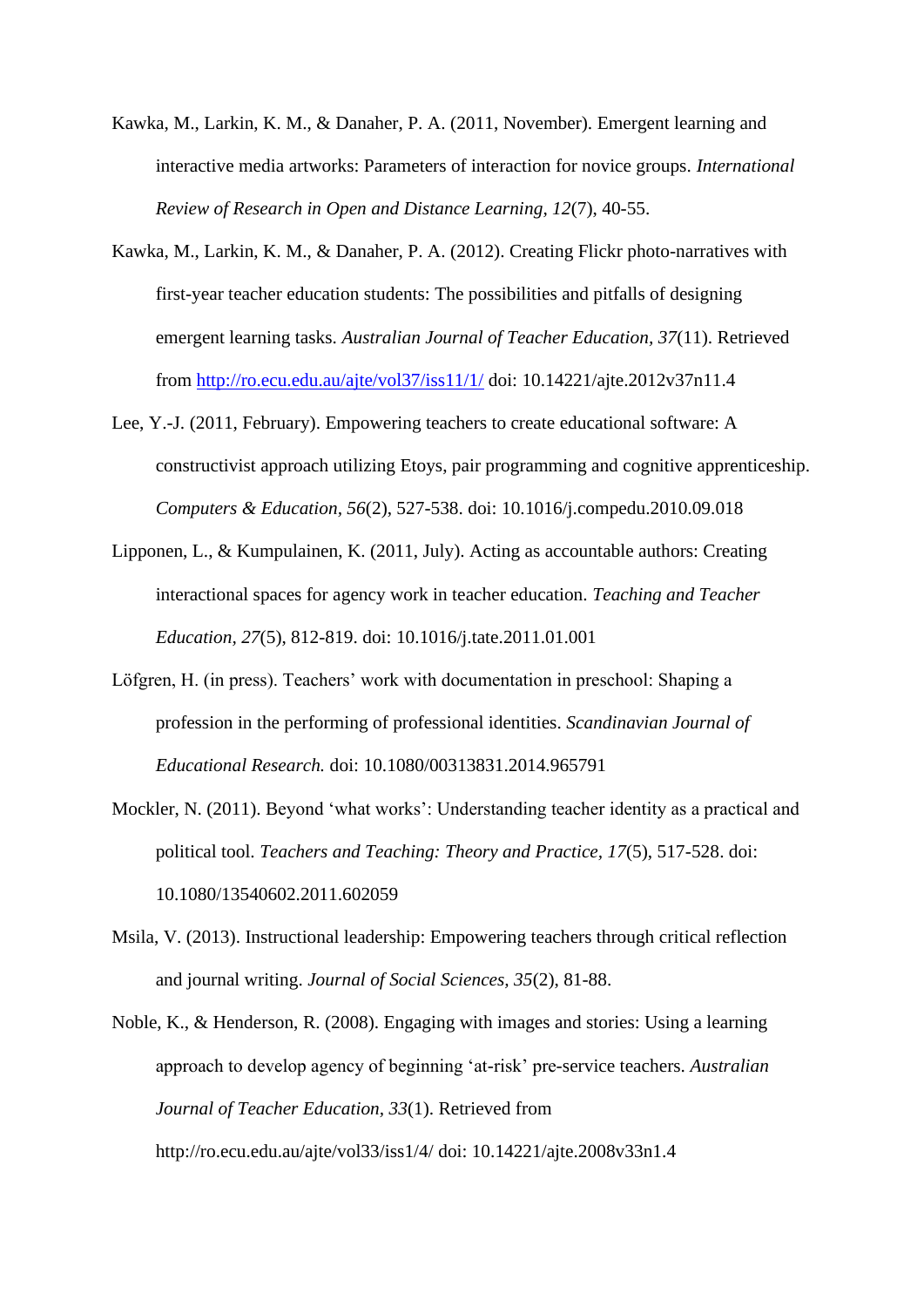- Noble, K., & Henderson, R. (2011). The promotion of 'character' and its relationship to retention in higher education. *Australian Journal of Teacher Education, 36*(3). Retrieved from<http://ro.ecu.edu.au/ajte/vol36/iss3/4/> doi: 10.14221/ajte.2011v36n3.3
- Perryman, J., Ball, S., Maguire, M., & Braun, A. (2011). Life in the pressure cooker school league tables and English and mathematics teachers' responses to accountability in a results-driven era. *British Journal of Educational Studies, 59*(2), 179-195. doi: 10.1080/00071005.2011.578568
- Rodriguez, A. J. (2006, October). The politics of domestication and curriculum as pasture in the United States. *Teaching and Teacher Education, 22*(7), 804-811. doi: [10.1016/j.tate.2006.04.040](http://dx.doi.org/10.1016/j.tate.2006.04.040)
- Skaalvik, E. M., & Skaalvik, S. (2011, August). Teacher job satisfaction and motivation to leave the teaching profession: Relations with school context, feeling of belonging, and emotional exhaustion. *Teaching and Teacher Education, 27*(6), 1029-1038. doi: [10.1016/j.tate.2011.04.001](http://dx.doi.org/10.1016/j.tate.2011.04.001)
- Stanton-Salazar, R. D. (2011, September). A social capital framework for the study of institutional agents and their role in the empowerment of low-status students and youth. *Youth Society, 43*(3), 1066-1109. doi: 10.1177/0044118X10382877
- Sutherland, L., Howard, S., & Markauskaite, L. (2010, April). Professional identity creation: Examining the development of beginning preservice teachers' understanding of their work as teachers. *Teaching and Teacher Education, 26*(3), 455-465. doi: [10.1016/j.tate.2009.06.006](http://dx.doi.org/10.1016/j.tate.2009.06.006)
- Thomas, L., & Beauchamp, C. (2011, May). Understanding new teachers' professional identities through metaphor. *Teaching and Teacher Education, 27*(4), 762-769. doi: [10.1016/j.tate.2010.12.007](http://dx.doi.org/10.1016/j.tate.2010.12.007)